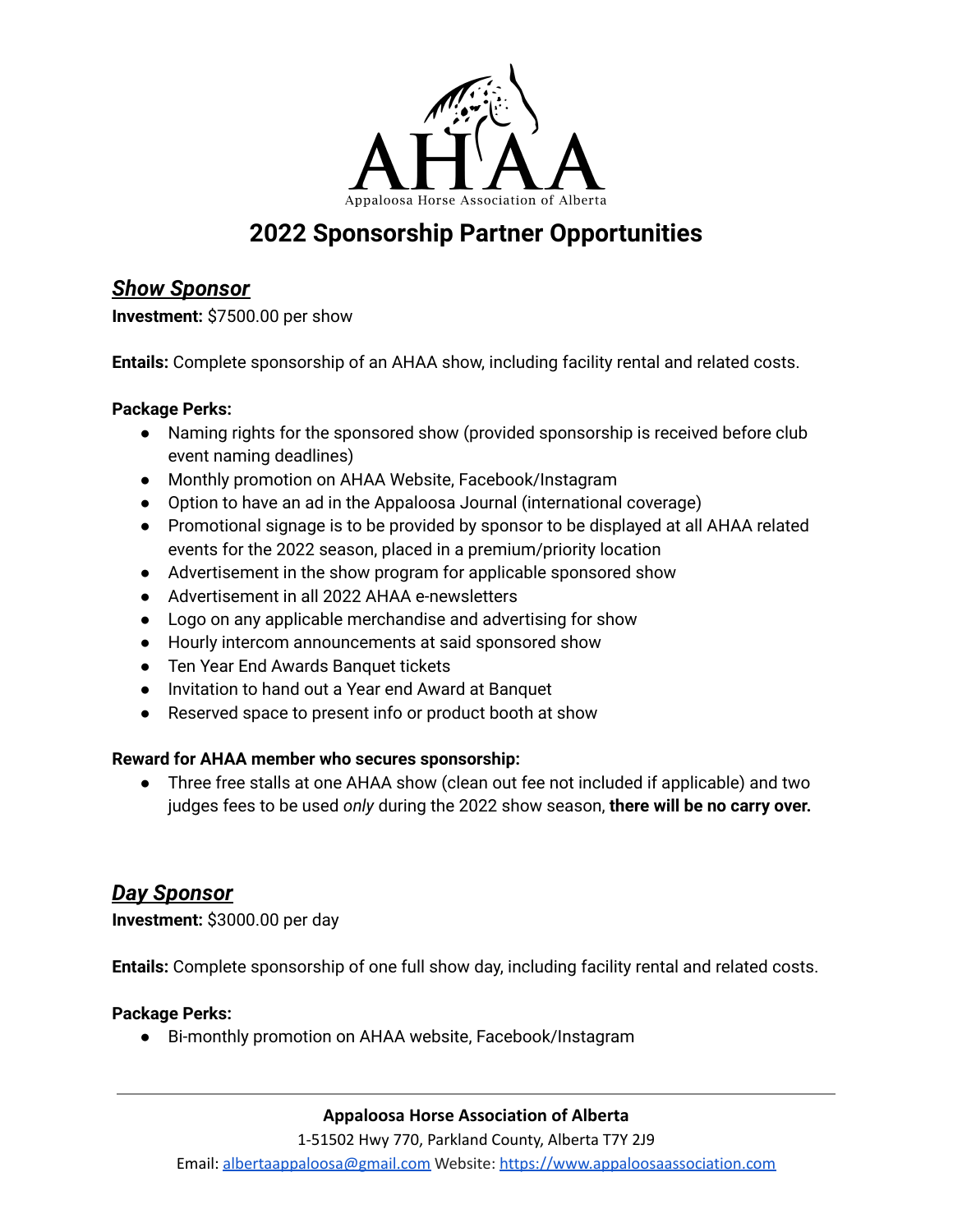

- Promotional signage is to be provided by sponsor to be displayed at all AHAA related events for the 2022 season, placed in a premium/priority location
- Advertisement in the show program for applicable sponsored show,
- Advertisement in all 2022 AHAA e-newsletters
- Hourly intercom announcements on said sponsored show day
- Six Year End Awards Banquet tickets
- Invitation to hand out an award at the Year End Awards Banquet
- Reserved space to present info or product booth at sponsored show

### **Reward for AHAA member who secures sponsorship:**

● Two free stalls at one AHAA show (clean out fee not included if applicable) to be used *only* during the 2022 show season, **there will be no carry over**.

# *Gold Level Sponsor*

### **Investment:** \$1000.00

**Entails:** One complete division sponsorship for show high points and affiliated year end awards.

### **Package Perks:**

- Quarterly promotion on AHAA website, Facebook/Instagram
- Promotional signage is to be provided by sponsor to be displayed at all AHAA related events for the 2022 season
- Advertisement in AHAA e-newsletters related to shows sponsored
- Daily intercom announcement at AHAA Shows
- Two Year End Awards Banquet tickets
- Invitation to hand out sponsored award at the Year End Awards Banquet
- Reserved space to present info or product booth at show

#### **Reward for AHAA member who secures sponsorship:**

● Two free judges fees to be used either for one horse at two shows or two horses at one show for the 2022 show season *only*, **there will be no carry over**.